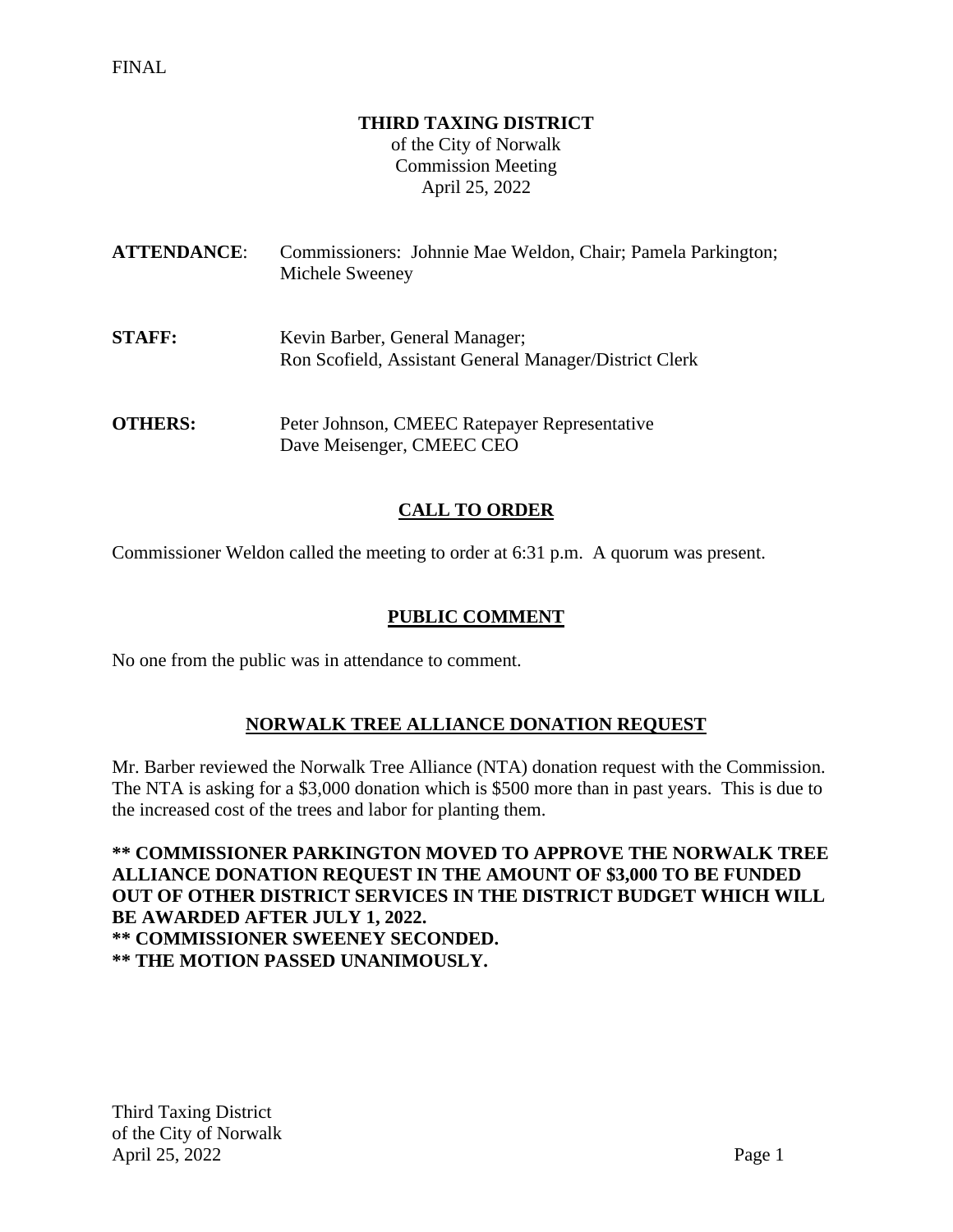### **MINUTES OF MEETING**

February 28, 2022 Regular Meeting

### **\*\* COMMISSIONER SWEENEY MOVED TO APPROVE THE MINUTES OF FEBRUARY 28, 2022 REGULAR MEETING. \*\*COMMISSIONER PARKINGTON SECONDED. \*\* 2 YEAS, 1 ABSTENTION. THE MOTION PASSED.**

March 28, 2022 Regular Meeting

### **\*\* COMMISSIONER PARKINGTON MOVED TO APPROVE THE MINUTES OF MARCH 28, 2022 REGULAR MEETING. \*\* COMMISSIONER SWEENEY SECONDED. \*\* 2 YEAS; 1 ABSTENTION. THE MOTION PASSED.**

## **DISCUSSION/ANALYSIS OF FINANCIAL STATEMENTS/KEY PERFORMANCE INDICATORS**

Mr. Barber reviewed the Financial Highlights with the Commission for the month of March 2022. Total Income is \$7,408,876 versus \$6,799,209 for last year, a difference of 8.97%. Total Expense is \$7,602,700 versus \$6,850,865 for last year, a difference of 10.97%. Net Income before Rate Stabilization is (\$265,992) versus \$504,935 from last year or a difference of (153%). Net Income after Rate Stabilization is (\$674,183) versus \$195,850 for last year, a difference of (444%).

Total cash balance on hand is \$8,001,596. Of this, the Capital Improvement Fund is \$2,566,266. Current outstanding principal balance with CMEEC is \$3,541,097. Current Fiscal Year Capital additions to date is \$304,862.

Mr. Barber reviewed the P&L for the Electric Department. Income for the month of March 2022 is \$774,452.77 which is \$39,985.23 under budget. Purchased Power (555-00) for the month of March 2022 is \$435,314.34 and over budget by \$29,758.34 for the month. Operating Expenses for the month is \$352,729.74, which is \$152,939.57 under budget.

The P&L for the District continues to be in good shape. Parks Maintenance is over budget due to tree maintenance and unexpected work. As the year continues, the variance is expected to decrease.

KPI's: They remain in good shape.

Third Taxing District of the City of Norwalk April 25, 2022 Page 2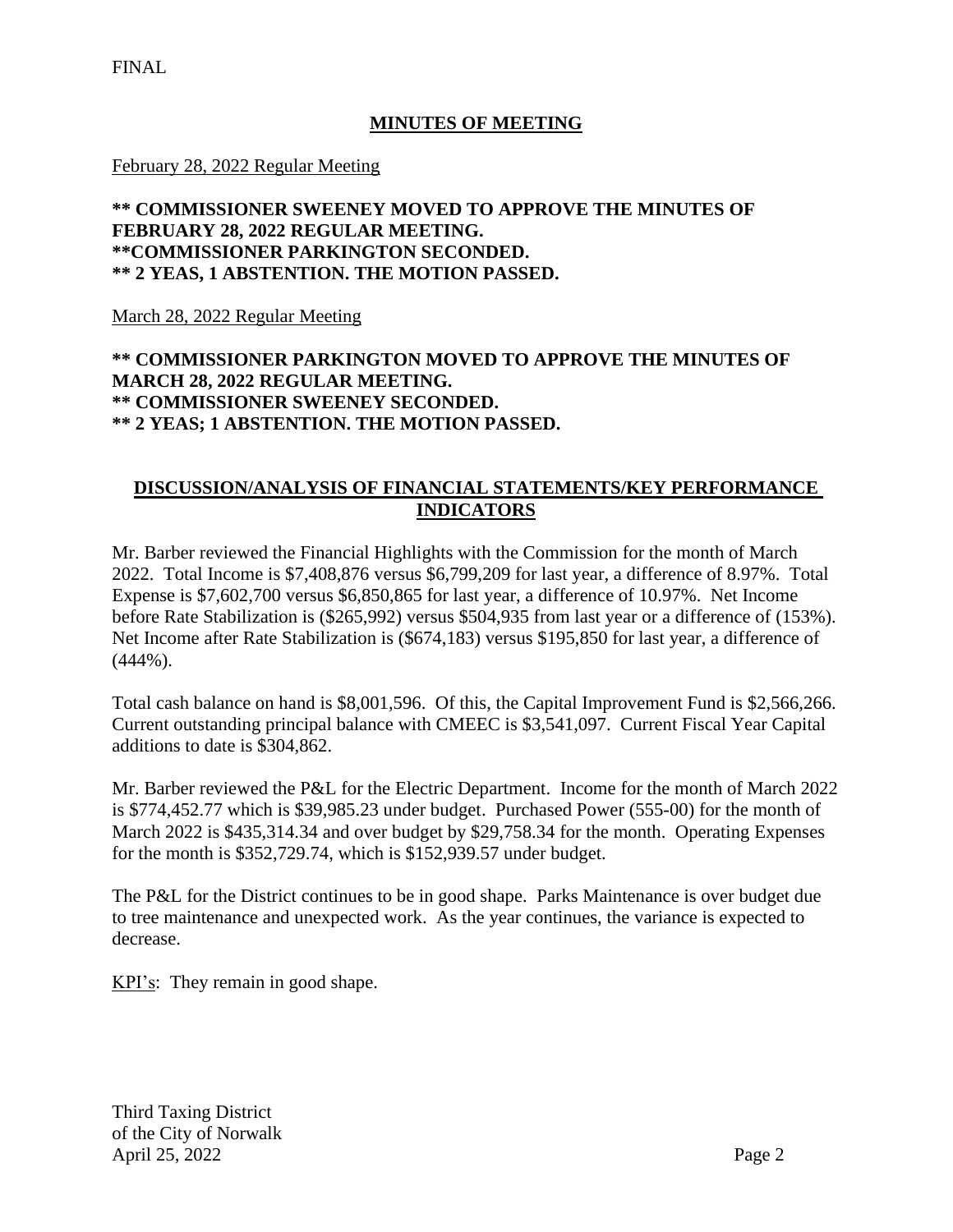RSF: The current balance of the RSF (Rate Stabilization Fund) is \$3,494,339. As Mr. Barber has mentioned in past meetings, the RSF is continuing on a downward trend due to the price of Purchased Power being high.

Accounts Receivable: Overall, TTD is doing very well. The greater than 90 days open balances is \$38,996 which is 6.4% of the overall balance.

## **GENERAL MANAGER'S EPORT**

eReliability Certificate – For the third time, Third Taxing District (TTD) has been awarded the Excellence in Reliability Certificate from American Public Power Association (APPA). TTD is the only municipality in Connecticut to receive this award this year.

215 East Avenue – There is no new status to report at this time.

2022-23 Budget Process – Work has begun on the budget for next fiscal year.

Union Negotiations – Negotiations have begun.

#### **CMEEC UPDATE**

Mr. Barber introduced Dave Meisenger, CEO of CMEEC, to the Commission. Mr. Meisenger was hired in January 2020, but unable to meet with TTD's Commission until now due to the pandemic.

Mr. Meisenger reviewed the following topics with the Commission and responded to the Commission's questions and comments.

- Strategic Initiatives
	- o Power Supply
	- o Growth
	- o Financial/Balance Sheet
	- o Communications/Image
	- o Member Services
	- o Organizational Development
- CMEEC's Vision and Mission Statements
- CMEEC's Values
- 2021 CMEEC Highlights
- Member Costs & Growth (2017-2026)
- Member Net Wholesale Cost Performance and Value Trend
- Hedging Strategy and Current Hedge Positions
- Decarbonization

Third Taxing District of the City of Norwalk April 25, 2022 Page 3